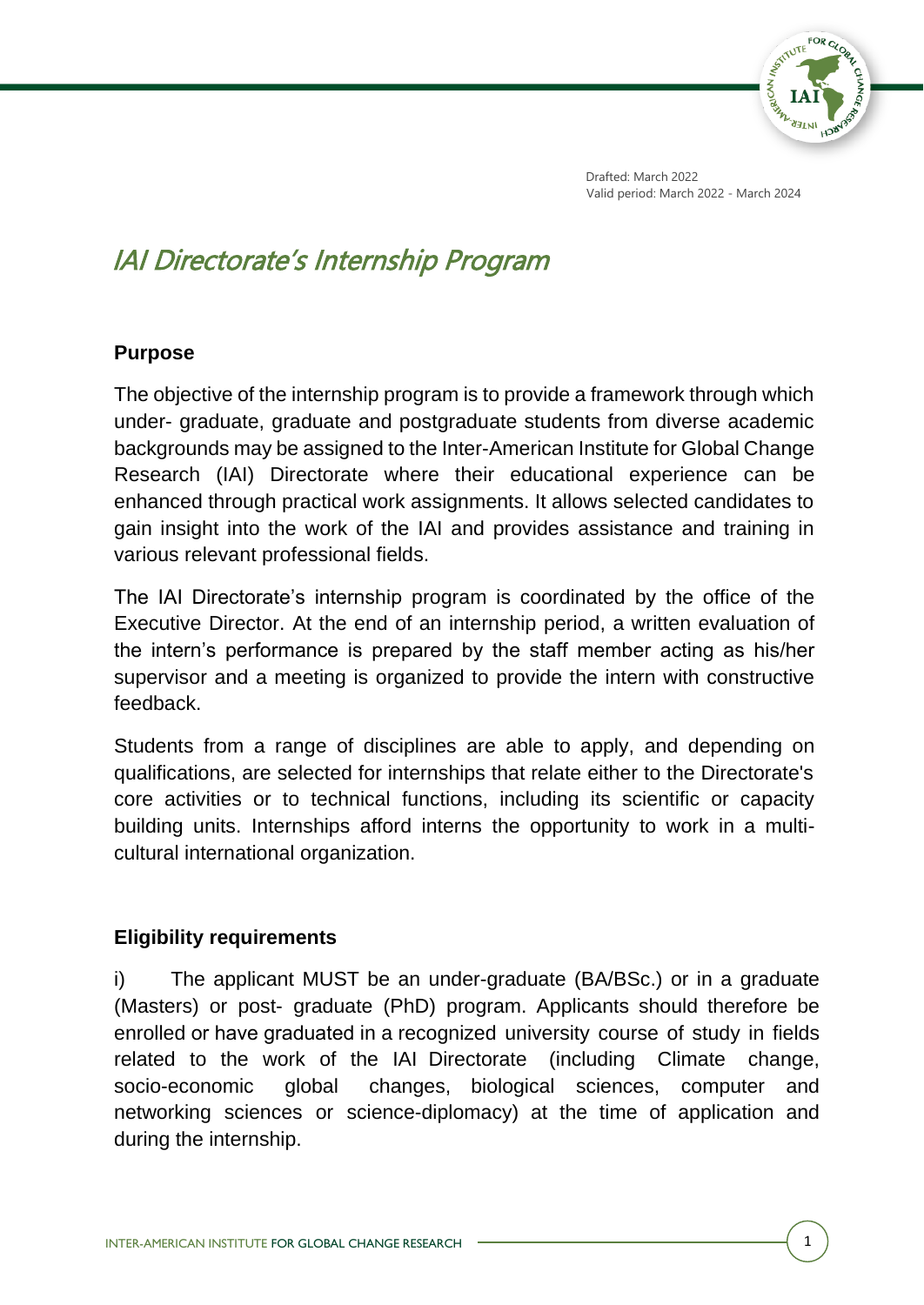

ii) Applicants should be able to work in English and be willing to learn Spanish; knowledge of other working IAI languages (French or Portuguese) is an advantage.

Applicants pursuing their studies in countries where higher education is not divided into undergraduate and postgraduate stages should have completed at least four years of study equivalent to an undergraduate degree and be a student at the time of application and during the internship.

# **Terms and conditions**

a) Internship is on a full-time basis spending 40 hours a week for a period of not less than SIX MONTHS and not exceeding TWELVE MONTHS.

b) Upon selection for an internship placement, an 'Internship Agreement' is forwarded to the confirmed candidate for signature and returned together with proof of medical insurance coverage for the entire duration of the internship. This must be done prior to the agreed starting date. Student's academic adviser should be in agreement with the participation of the student in the IAI internship program and should also co-sign the agreement.

c) There is no promise of employment either during or upon completion of an internship with the IAI Directorate.

d) An intern with the IAI Directorate is not a staff member of the IAI Directorate, therefore, the privileges and immunities agreed between the IAI Directorate and the host Government do not apply to interns.

e) An intern undertakes to conduct himself/herself at all times in a manner compatible with his/her responsibilities as an intern of the IAI Directorate.

f) An intern may not communicate at any time to the media or any other external source any information which has become known to him/her by reason of association with the IAI Directorate that he/she knows or ought to have known has not been made public. He/she may not use any such information without the written authorization of the IAI Directorate and such information may never be used for personal gain. These obligations also apply after the end of the internship period.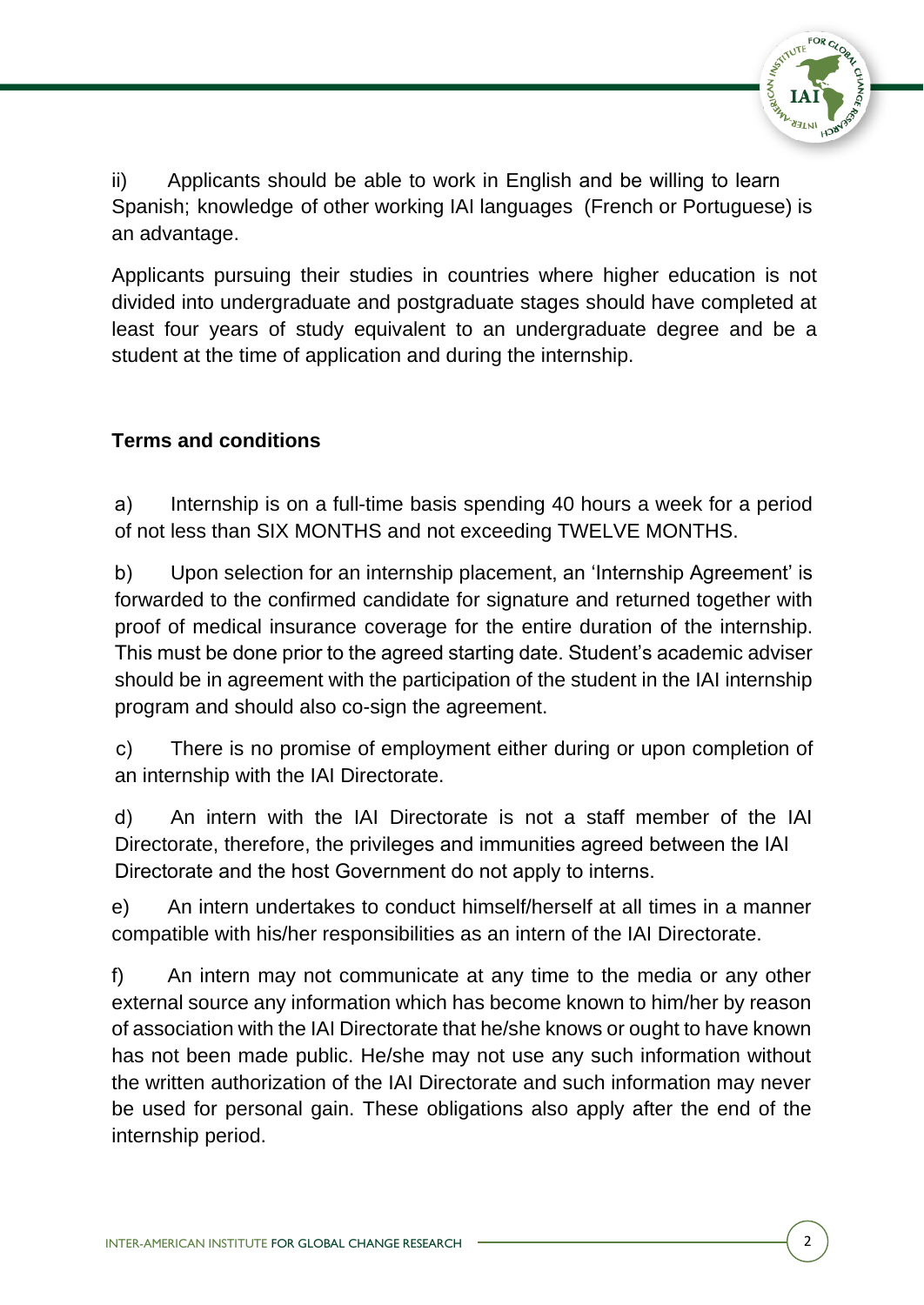

## **Expenses and medical coverage**

An intern is not financially remunerated by the IAI Directorate. Costs and arrangements for travel, visas, accommodation and living expenses are the responsibility of the intern or his/her sponsoring institution.

The IAI Directorate accepts no responsibility for medical insurance for the intern or for any costs arising from accidents and/or illness during the internship period. An applicant is required to provide evidence of adequate medical insurance coverage.

The IAI Directorate is not responsible for any claims by an intern or third party in the case of loss or damage to property, or death or personal injury as a result of actions or omissions on the part of the intern during the internship period.

## **Application**

Applications from prospective interns may be forwarded by e-mail or normal mail directly, or through a sponsoring institution to:

IAI Directorate Internship Program

Av. Italia 6201 - Edif. Los Tilos 103 Montevideo 11500 - URUGUAY

E-mail address: [internships@dir.iai.int](mailto:internships@dir.iai.int)

Applications should include the following:

• A recent detailed Curriculum Vitæ;

Letter of endorsement from his/her educational institution, attesting to the fact that he/she is currently a registered student and will continue to be enrolled for the envisaged period of the internship. A letter from any one of the following personnel is suggested:

- o Dean of Students or Dean of Faculty
- o Registrar
- o Placement Office
- o Thesis advisor

• An explanatory paper of up to two pages indicating the reason for requesting an internship and intended goals to be achieved if selected.